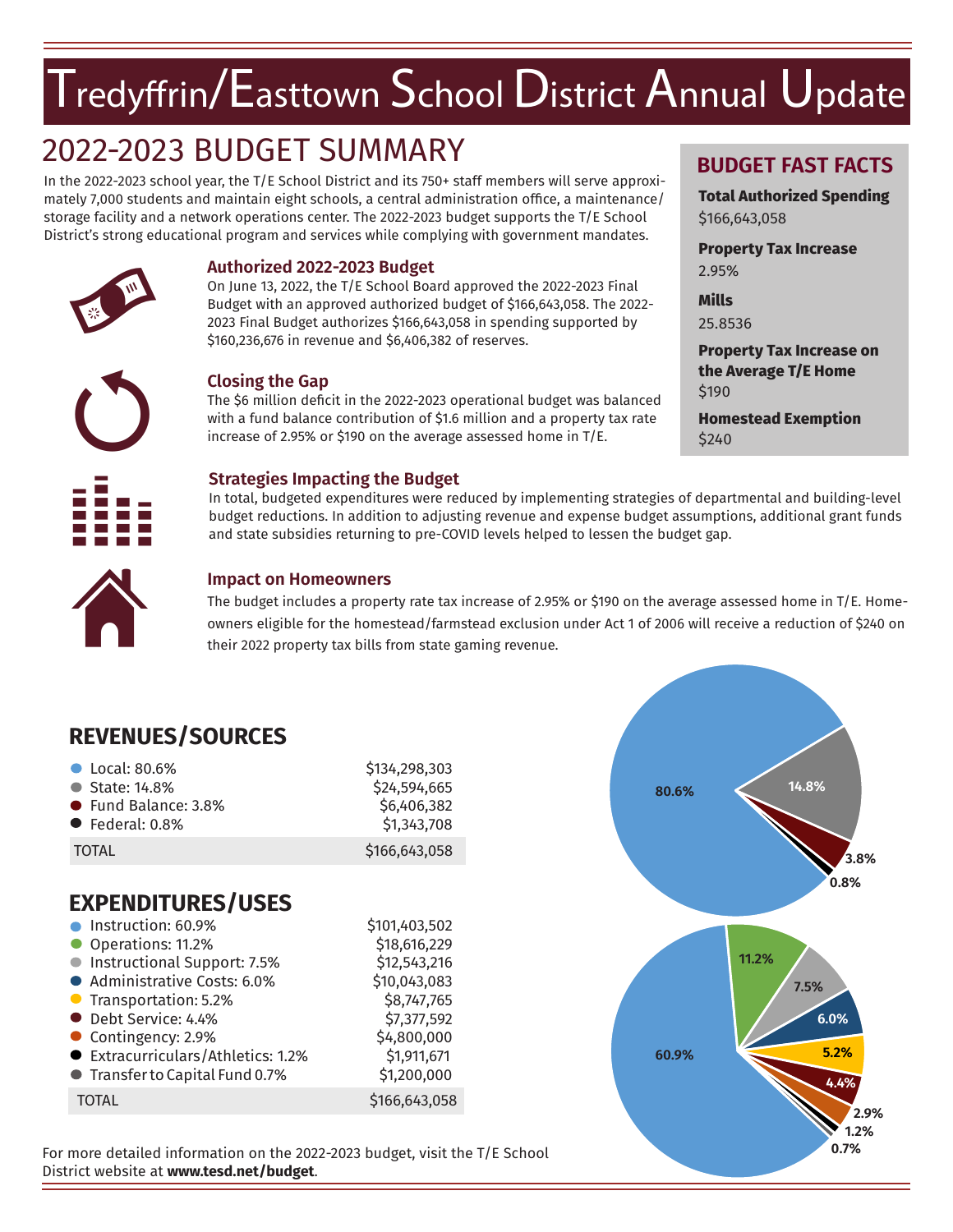

#### SAT SCORES

Conestoga High School students scored well above the national average on the Scholastic Aptitude Test (SAT) with a mean score of 647 in Evidence-Based Reading & Writing and a mean score of 667 in Math.



**Conestoga High School Class of 2021 Mean SAT Scores Nationwide Mean SAT Score** 

## STRATEGIC PLANNING UPDATE

Through surveys, interviews and community forums, more than 2,000 TESD stakeholders provided feedback to support the development of the District's new Strategic Plan. The Plan includes eight strategies and will be presented to the School Board for review in August 2022. For more information, visit **www.tesd.net/strategicplan**.

- **• CHANGE** capture, exchange and memorialize lessons evolving from the pandemic and harness opportunities for continued growth and development.
- **• CURRICULUM** create an inclusive learning culture that promotes academic and social emotional skills while valuing multiple pathways to student success.
- **• ENGAGEMENT** pursue effective and authentic engagement to maximize communications and connections with stakeholders.
- **• EQUITY** foster an atmosphere where all voices are heard, respected and valued by evaluating systems, policies and practices through a lens of equity.

## SCHOOL YEAR SUCCESS

#### **THE 2021-2022 SCHOOL YEAR WAS MARKED BY NUMEROUS DISTRICT ACCOMPLISHMENTS**

#### GRADUATION AND COLLEGE ENROLLMENT

The Conestoga High School graduation rate consistently approaches 100%. Approximately 95% of seniors attend a four-year college and 3% attend a two-year college. In a typical year, more than 75% of Conestoga graduates attend colleges listed in *The Best 378 Colleges*, a publication of *The Princeton Review*.

#### STRONG STANDARDIZED TEST SCORES

T/E continues to be one of the top performing school districts on the Pennsylvania System of School Assessment (PSSA), which is administered to every 3rd - 8th grade student in Pennsylvania public schools.

#### ADVANCED PLACEMENT TESTS

Nine hundred Conestoga High School students completed 1883 Advanced Placement (AP) tests in 33 different subjects. The average score was 3.71 on a 5 point scale. Scores of 3 or higher indicate college readiness. 88% of the tests administered at Conestoga were in the 3 point or better range.

#### NATIONAL MERIT SCHOLARS

In the fall of 2021, Conestoga High School led Pennsylvania with 39 National Merit Semifinalists, 50 National Merit Commended Students and 5 National Hispanic Scholars.

#### NATIONALLY RANKED SCHOOLS

T/E School District and its individual schools consistently rank high among public schools nationally in commercial publications.

- **• FACULTY SUPPORT** empower, support and nuture faculty and staff as valued individuals, collaborative innovators and essential catalysts.
- **MENTAL HEALTH & WELLBEING** proactively work in partnership with families to prioritize mental health and social-emotional well being of students.
- **• SAFETY** vigilantly ensure all students, families, staff and community members are safe in our schools, feel a sense of belonging, and are partners in school safety.
- **• SUSTAINABILITY** plan for and provide infrastructure and sustainable resources to accommodate the District's evolving needs.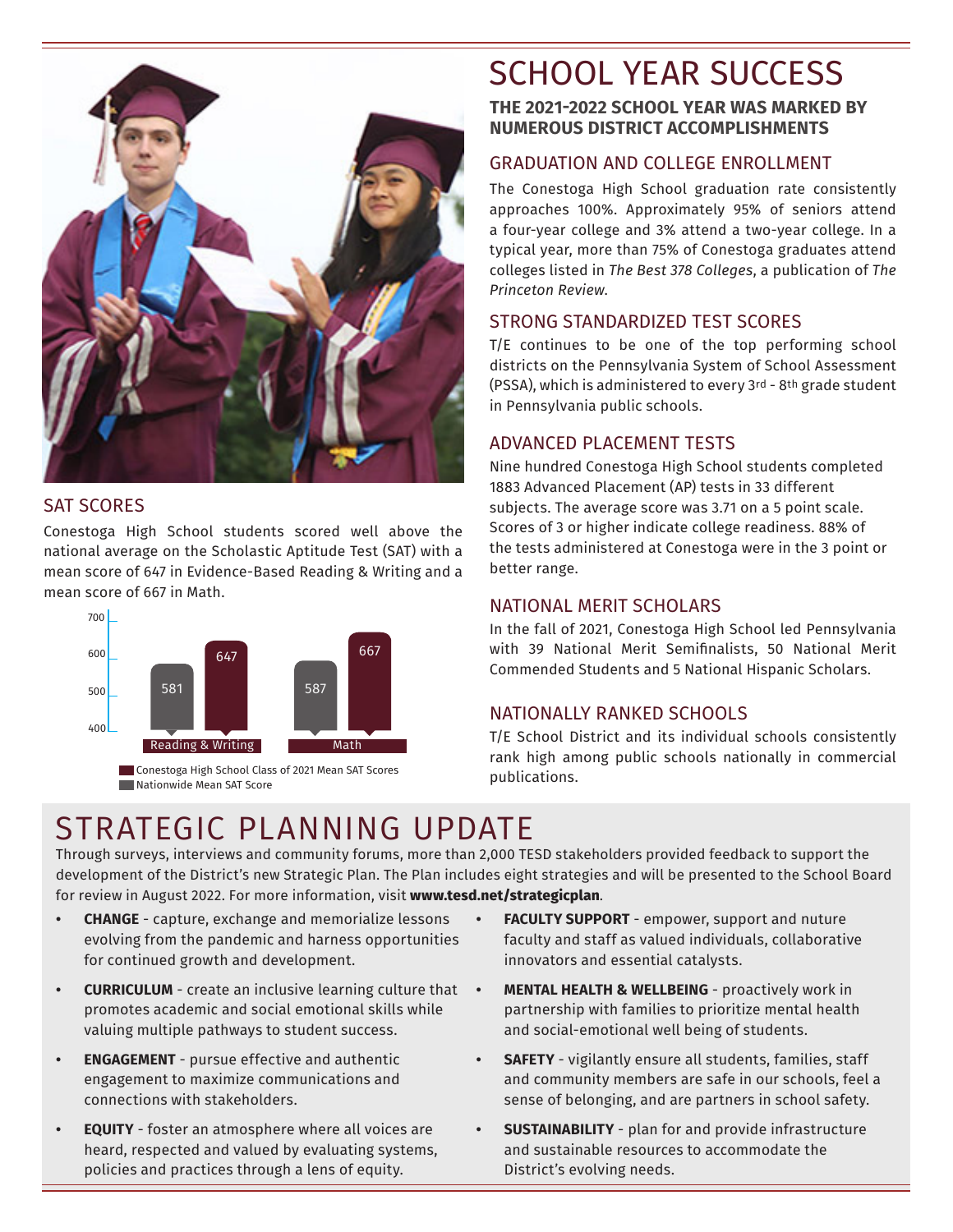## MAJOR COST DRIVERS OF THE BUDGET

While salaries and benefits consistently make up the bulk of the District's total budget, three of the largest cost drivers behind the need for increases in expenses are capital improvements, special education services and state-mandated contributions to the Public School Employees' Retirement System (PSERS).

#### CAPITAL IMPROVEMENT PROJECTS

Currently, the Board is planning an athletic fields project adjacent to Conestoga High School that will include two turf fields, a softball field, tennis courts, a practice field, a field house with team rooms, concession stand and restrooms, bleachers, a grounds maintenance facility and a parking lot. The preliminary construction budget for the athletic fields project is about \$24 million with a timeline of completion in late summer of 2024. Based on the current capital funds balance and projected operating transfers of about \$3 million annually, the District estimates that it will need to issue bonds to produce proceeds of \$10 million in late 2023 and another \$20 million sometime in fiscal year 2024-25. Upon issuing bonds, the annual debt service payments would increase by approximately \$1.5 million. The impact of the increase in debt service on the tax rate is approximately 1.2% over a three-year period.



*Conestoga High School student officers participate in the ribbon cutting ceremony for the school's new expansion and renovation project in October 2021.* 

During the summer of 2021, the Conestoga High School expansion and renovation projected was completed. The project came in at \$39.6 million and added classroom space, labs, an additional art room and kitchen, flexible space for meetings and group instruction, and expanded common areas throughout the school.

#### SPECIAL EDUCATION SERVICES

TESD remains strongly committed to meeting the needs of all of its students and provides a continuum of services for regular and special education students to ensure appropriate services are available at all grade levels. The District is pleased that students resumed full-time, in-person instruction this school year and continues to provide labor intensive services to students with identified needs. This year, the District also provided additional services in the form of COVID-19 compensatory services. These services are determined by the IEP team for students who had a lack of progress while school was not in session due to the pandemic.

As in previous years, TESD continues to experience growth in the need to provide programming for students with more intensive needs. This need for specialized programming impacts all components of staffing, including special education teachers, paraeducators and behavior specialists and are necessary to provide appropriate programming for all students. To aid in managing these expenses, the District continues to use a variety of vendors for more specialized services such as behavior specialists and registered behavior technicians. Unfortunately, funding from the state and federal level remains relatively flat, while total expenses for TESD students continues to rise.

#### MANDATED RETIREMENT CONTRIBUTIONS

All Pennsylvania school districts are mandated by the PA legislature to contribute a percentage of their payroll to the funding of the Public School Employees' Retirement System (PSERS). Since 2006, percentage of the Employer Contribution Rate (ECR) has increased from 6.46% to 35.26% in 2022-2023. The net increases of the ECR have significantly impacted the TESD budget, ballooning from \$1.6 million in 2006 to \$11.26 million in 2022-2023.

#### ANNUAL NET COST IN PSERS EXPENSE TO T/E SCHOOL DISTRICT